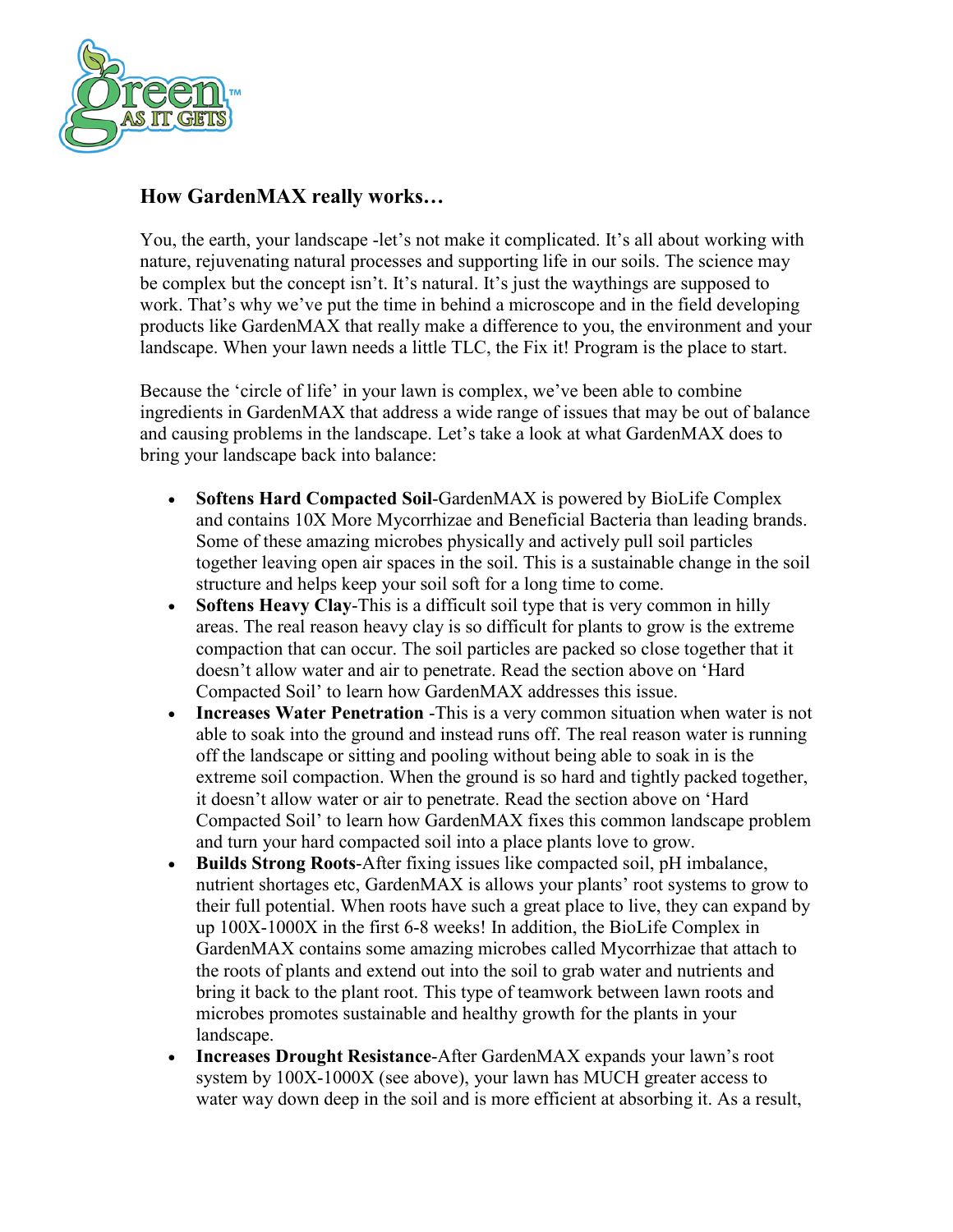your lawn will be better prepared to thrive with less water. In fact, we frequently see clients saving as much as 40% water after using the Fix it! Program with GardenMAX.

- **Increases Healthy Growth**-Slow growing or unhealthy plants usually results from an imbalance in the soil. GardenMAX fixes common problems in the soil and creates an environment where lawns love to grow. Whether poor growth is stemming from a pH imbalance, nutrient shortage, weak roots, heavy clay or hard compacted soil etc, GardenMAX corrects the soil to help your lawn thrive.
- **Corrects pH-pH** is a measure of the relative acidity or alkalinity on a scale from 0 (more acidic) to 14 (more basic). Most plants prefer a pH near the middle at a pH of 7 or neutral. When the pH balance is thrown off, the health of your lawn can severely decline and it will really struggle to stay healthy. GardenMAX corrects pH imbalances within the soil and no matter what the starting point, brings the pH back closer to neutral to keep your lawn growing right.
- **Solves Nutrient Shortage**-There are 14 plant nutrients that are essential for plant growth. All plants must have an adequate supply of each of these 14 nutrients to be healthy and grow properly. If one or more of these nutrients are lacking in the soil, plants will get sick and start to decline, even though an adequate amount of other elements are available. GardenMAX includes complete fertilizers and restores trace elements back into the soil. This ensures your lawn a healthy supply of nutrients so plants can grow strong and healthy.

BioLife Complex in GardenMAX contains some amazing microbes that digest plant nutrients and turn them into a form plants can absorb and use. Just like the bacteria in your gut helps to digest the food you eat, plants need the same type of help from beneficial bacteria to digest their food in the soil. But, it doesn't stop there, BioLife Complex also includes microbes that are able to pull plant food out of thin air. That's right, these amazing microbes grab nitrogen right out of the air and can supply a plant with a whopping 30% of its nitrogen requirements. includes microbes that are able to pull plant food out of thin air. That's right, these amazing microbes grab nitrogen right out of the air and can supply a plant with a whopping 30% of its nitrogen requirements.

• **Increases Insect & Disease Resistance**-The Fix it! Program contains NO chemical pesticides, herbicides or fungicides. Instead, we believe it is much healthier for you and your landscape to fight these pests naturally. Powered with BioLife Complex, millions of microbes team up to help keep pest and disease populations in check.